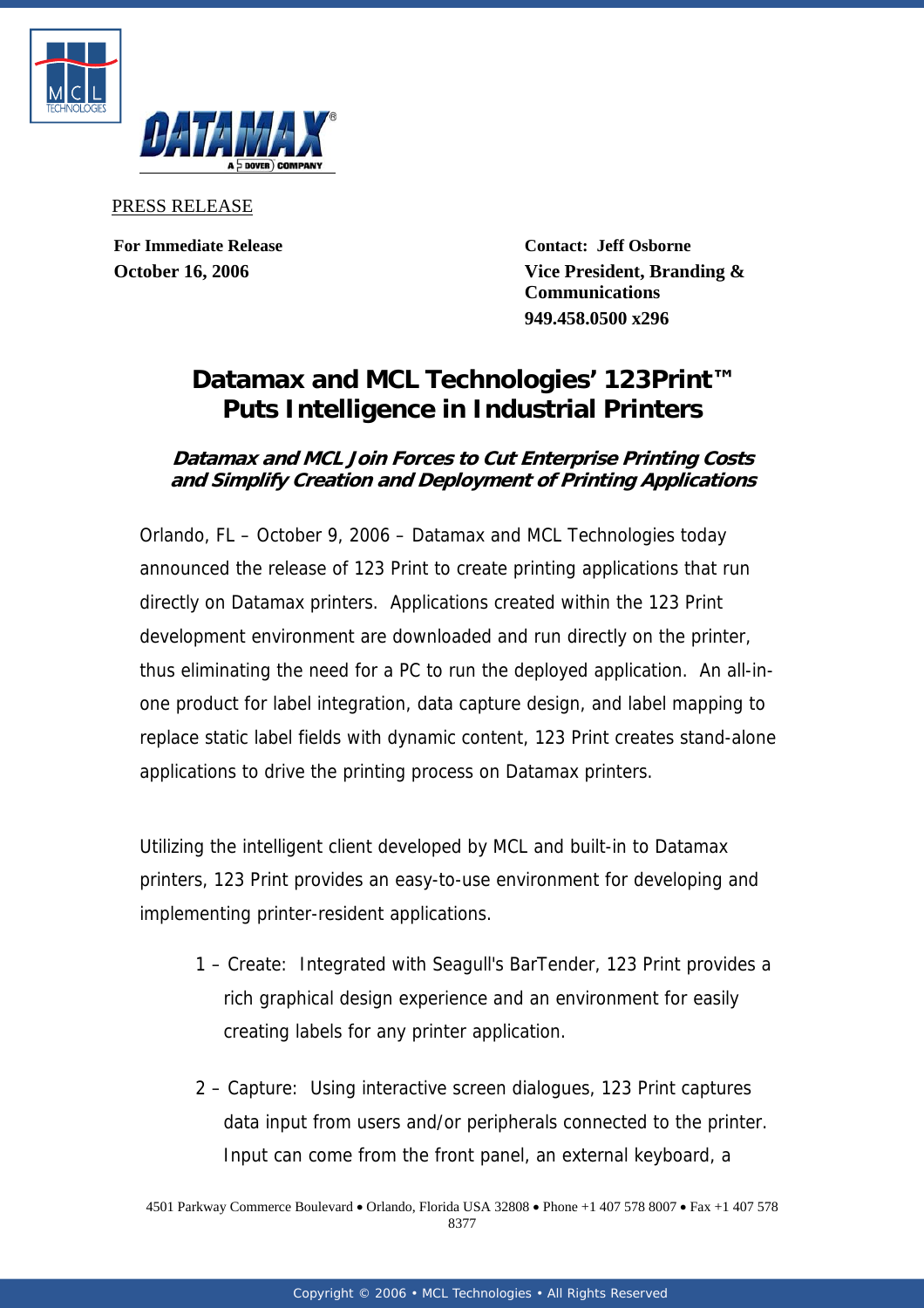

barcode scanner, a weight scale, a lookup file, or any similar peripheral.

3 – Map: Label templates allow any static label to be converted into dynamic labels using 123 Print's mapping function. Text, barcodes and graphic images can be replaced dynamically using variable data received from printer users and peripherals

"Customers will never again need an intermediate PC server to create and send labels to their printers," said Jean-François Jacques, Managing Director of MCL Technologies. "In addition to the reduced printer deployment costs, corporations will realize even greater value from their Datamax printers thanks to the operational flexibility and productivity gains that they will enjoy using applications generated by 123 Print."

123 Print includes utilities to simulate and debug printing applications during development without the need of a printer. It also includes utilities to remotely connect to a printer, check the printer status, initiate standard printer controls, load a file, and create and execute scripts to automate file loading and printer configuration.

"The ability to eliminate the need for a PC to drive printing applications is revolutionary in the industry and is compelling to any user who wants to simplify the printing of labels and simultaneously significantly decrease costs across the enterprise," said Doug Hall, vice president of marketing for Datamax. "123 Print offers a perfect balance between simplicity of use and capability and we are very excited to bring this new offering to our global customer base."

## [About Datamax](http://www.mcl-collection.com/)

Datamax, a subsidiary of Dover Corporation (NYSE: DOV), is a global leader specializing in the design, manufacture, and marketing of products for bar

4501 Parkway Commerce Boulevard • Orlando, Florida USA 32808 • Phone +1 407 578 8007 • Fax +1 407 578 8377